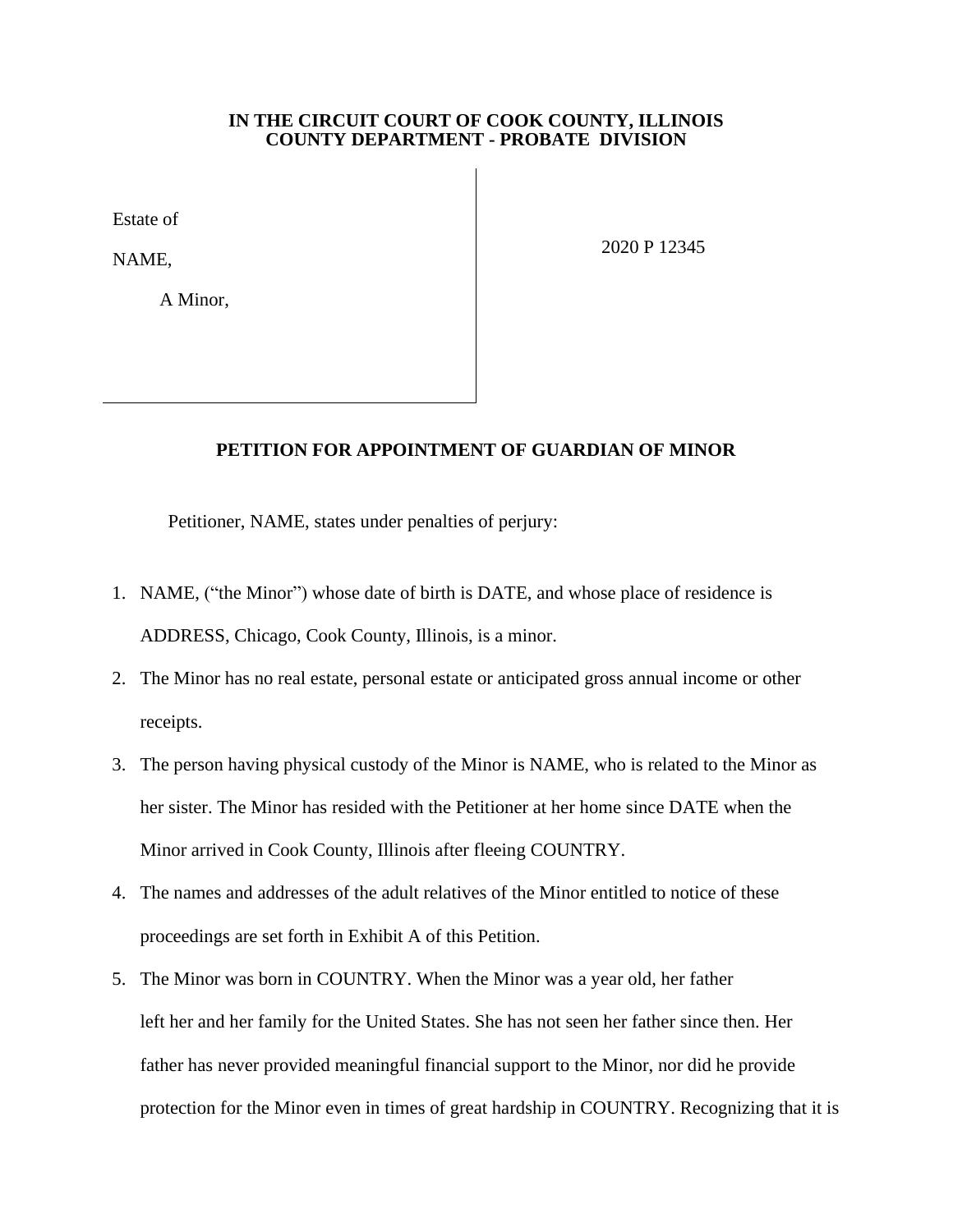the best interest for the Minor to be under Petitioner's care, the Minor's father has consented to Petitioner's request for guardianship of the Minor. [Exhibit \_, Appearance & Consent].

- 6. The Minor's mother also left the Minor and Petitioner in COUNTRY when the Minor left to live in the United States. Their parents eventually separated. The Minor's mother has consented to Petitioner's request for guardianship of the Minor. [Exhibit  $\Box$ , Appearance & Consent]
- 7. Petitioner and the Minor received threats from gang members and their affiliates while living in COUNTRY. Petitioner fled to the United States in 2016, and the Minor followed in 2019.
- 8. Shortly after, Petitioner took custody of the Minor Child and has been caring for her since then.
- 9. It is necessary that a guardian of the Minor be appointed because she is still a minor child and must have a guardian for school and health purposes. She is also in need of a guardian due to her abandonment by her father, and the inability of her mother to care for her.
- 10. The Minor has had a number of health issues, including heart problems. Under Petitioner's care in the U.S., the Minor has been able to receive the medical attention she needs. However, Petitioner's status as her sister and not legal guardian has made assisting the Minor with her medical issues difficult. In the event of an emergency situation, Petitioner needs the authority to care for the Minor that guardianship can offer.
- 11. The Minor's reunification with her father is not viable due his abandonment of her within the meaning of 755 ILCS 5/11-5.5(a), and general unwillingness to care for her. Specifically, the Minor's father left her when she was a year old, has not seen her since then, and has not offered any meaningful financial support or protection.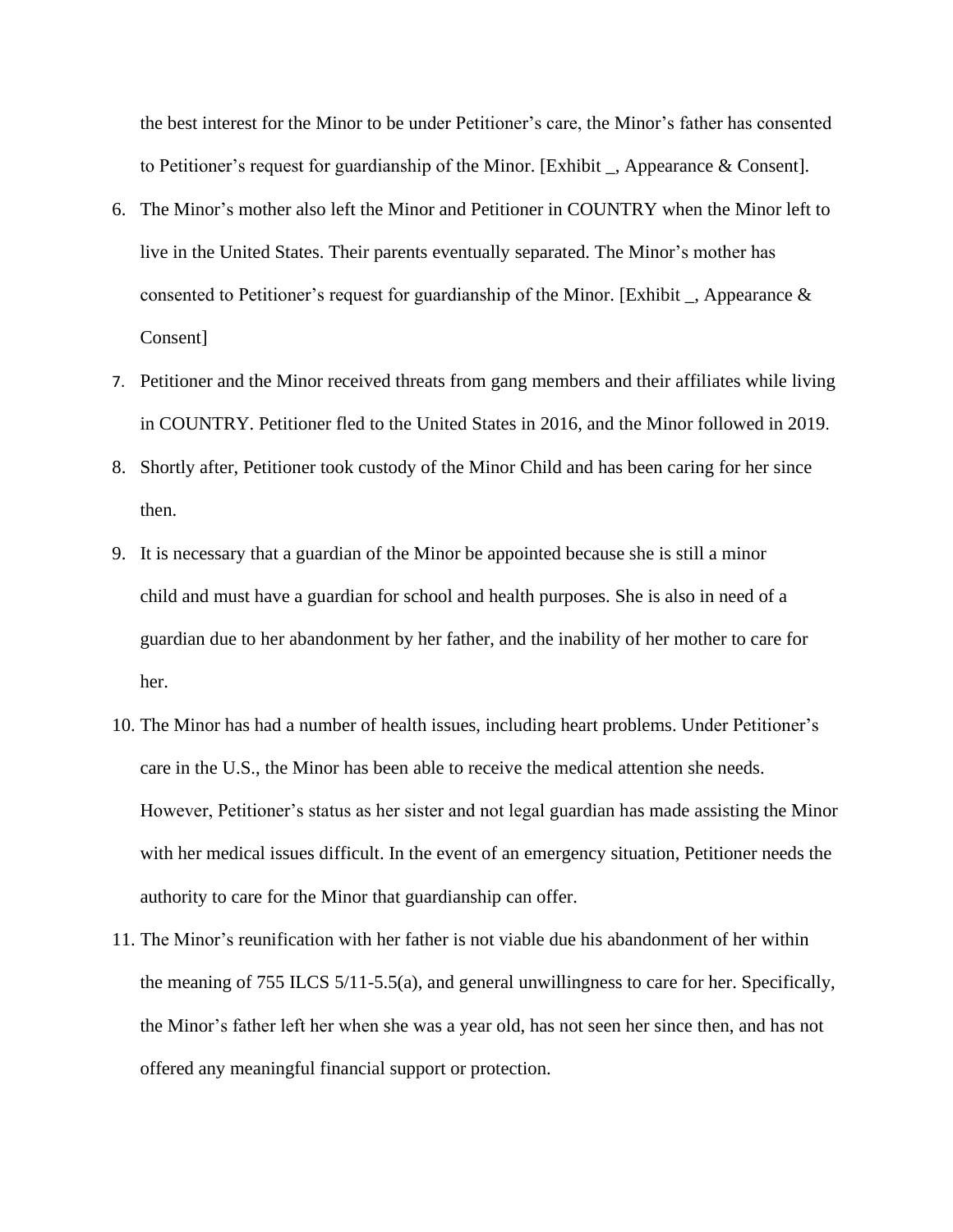- 12. It would not be in the Minor's interests to return to COUNTRY, since there is no one there who can care for her and keep her safe. She would likely fall victim to additional abuse by the gangs and she would not have access to the medical care and education offered in the United States.
- 24. The Minor is completely reliant on the Petitioner for her care, safety and well-being.
- 25. It is in the best interests of the Minor that the Petitioner be appointed as guardian of her person. The Petitioner is willing to continue caring for the Minor, and to continue providing her with a place to live, clothes to wear, food to eat, and a sense of home.
- 26. The Minor is not involved in any other child custody proceeding pending before this or any other court or administrative body of Illinois or any other state, a Native American tribe, or a foreign country.
- 27. Petitioner asks that this Court appoint her as the Minor's guardian of her person and find that the Petitioner is qualified and willing to act in this capacity on the Minor's behalf.
- 28. Petitioner affirms and states that she has personal knowledge of the matters alleged in this Petition, except where information was obtained from sources other than the Petitioner and the Minor child, and in all cases, reasonable efforts were made to obtain all information relevant to the matters verified within.

Wherefore, Petitioner, NAME, respectfully requests that this Honorable Court enter an Order:

- A. Granting the Petition for Guardian of Minor;
- B. Appointing the Petitioner as the Guardian of the person of the Minor;
- C. Finding that the Minor child's father abandoned her within the meaning of 755 ILCS 5/11-5.5, and that reunification with her father is not viable due to his abandonment.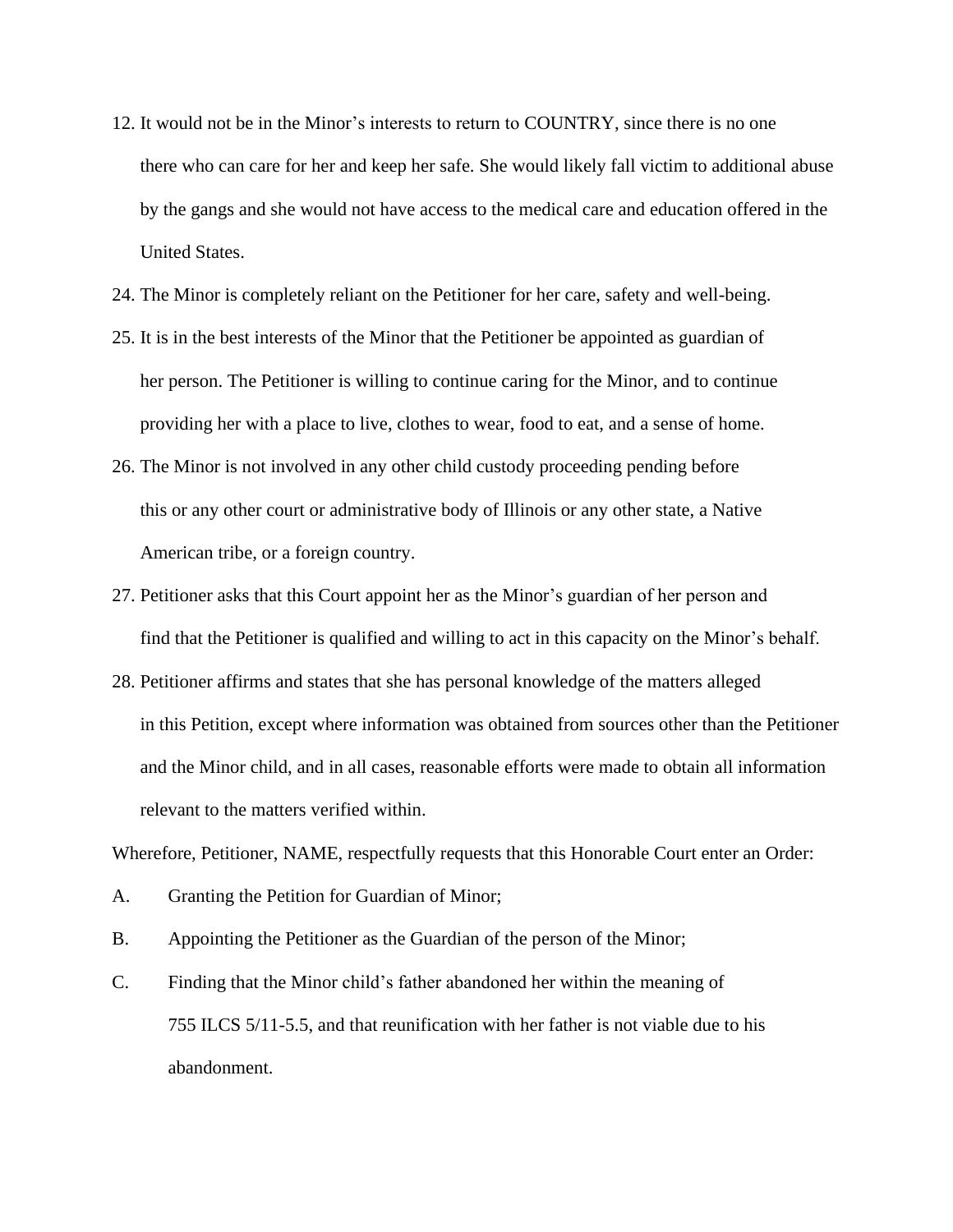- D. Finding that it would not be in the Minor child's best interests to return to COUNTRY as there is no one there who is able and willing to bear the duties and responsibilities of being her parent or guardian and she left the country in the wake of serious gang threats; and
- E. Granting her any other relief as this Court deems appropriate

Respectfully Submitted,

NAME, Petitioner

ATTORNEY NAME, her Attorney

\_\_\_\_\_\_\_\_\_\_\_\_\_\_\_\_\_\_\_\_\_\_\_\_\_\_\_\_\_\_\_\_\_\_\_\_

\_\_\_\_\_\_\_\_\_\_\_\_\_\_\_\_\_\_\_\_\_\_\_\_\_\_\_\_\_\_\_\_\_\_\_\_